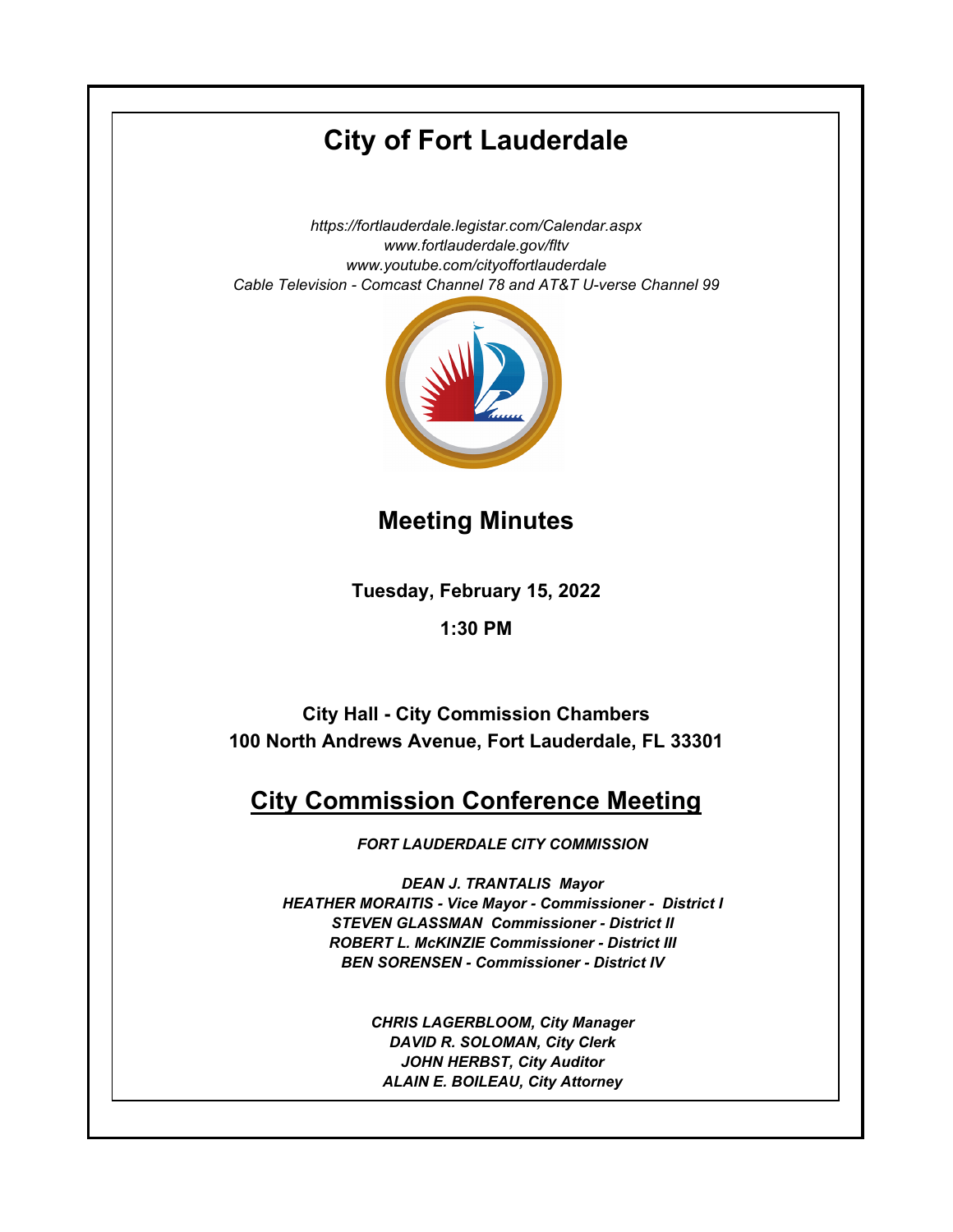## **CALL TO ORDER**

Mayor Trantalis called the meeting to order at 2:35 p.m.

## **QUORUM ESTABLISHED**

**Commissioner Members Present:** Vice Mayor Moraitis, Commissioner Glassman, Commissioner McKinzie (arrived at 2:42 p.m.), Commissioner Sorensen and Mayor Trantalis

**Also Present:** City Manager Chris Lagerbloom, City Clerk David R. Soloman, City Attorney Alain E. Boileau and City Auditor John Herbst

#### **COMMISSION DISCUSSION**

Mayor Trantalis welcomed Alan Cohen, Broward County (County) Assistant County Administrator. Mr. Cohen provided an update on the Joint Government Campus (JGC). In collaboration with City Staff and County Staff, a request for proposal (RFP) was developed. Following input from the County's outside counsel, a timeline would be determined for the Broward County Commission and the City Commission to meet and vote on issuing the RFP.

Mayor Trantalis commented on his perspective regarding the timeline thus far, requests from the City to meet with the County and subsequent feedback. Further comment and discussion ensued on the desire for collaboration and regular updates. Mr. Cohen said that the RFP was considerably more complex than initially anticipated.

City Manager Lagerbloom remarked on the collaborative efforts of the City's Finance Department regarding JGC RFP efforts. He noted City Commission expectations to have regularly scheduled Unified Direct Procurement Authority (UDPA) Meetings between the City Commission and County Commission, and the different manner in which each government entity functions. Further comment and discussion ensued.

Commissioner Sorensen commented his viewpoint and the usefulness of meeting regularly for JGC updates.

Commissioner Glassman concurred with Mayor Trantalis perspective and the need for more collaborative efforts. Further comment and discussion ensued.

Mayor Trantalis expounded on his perspective. Mr. Cohen confirmed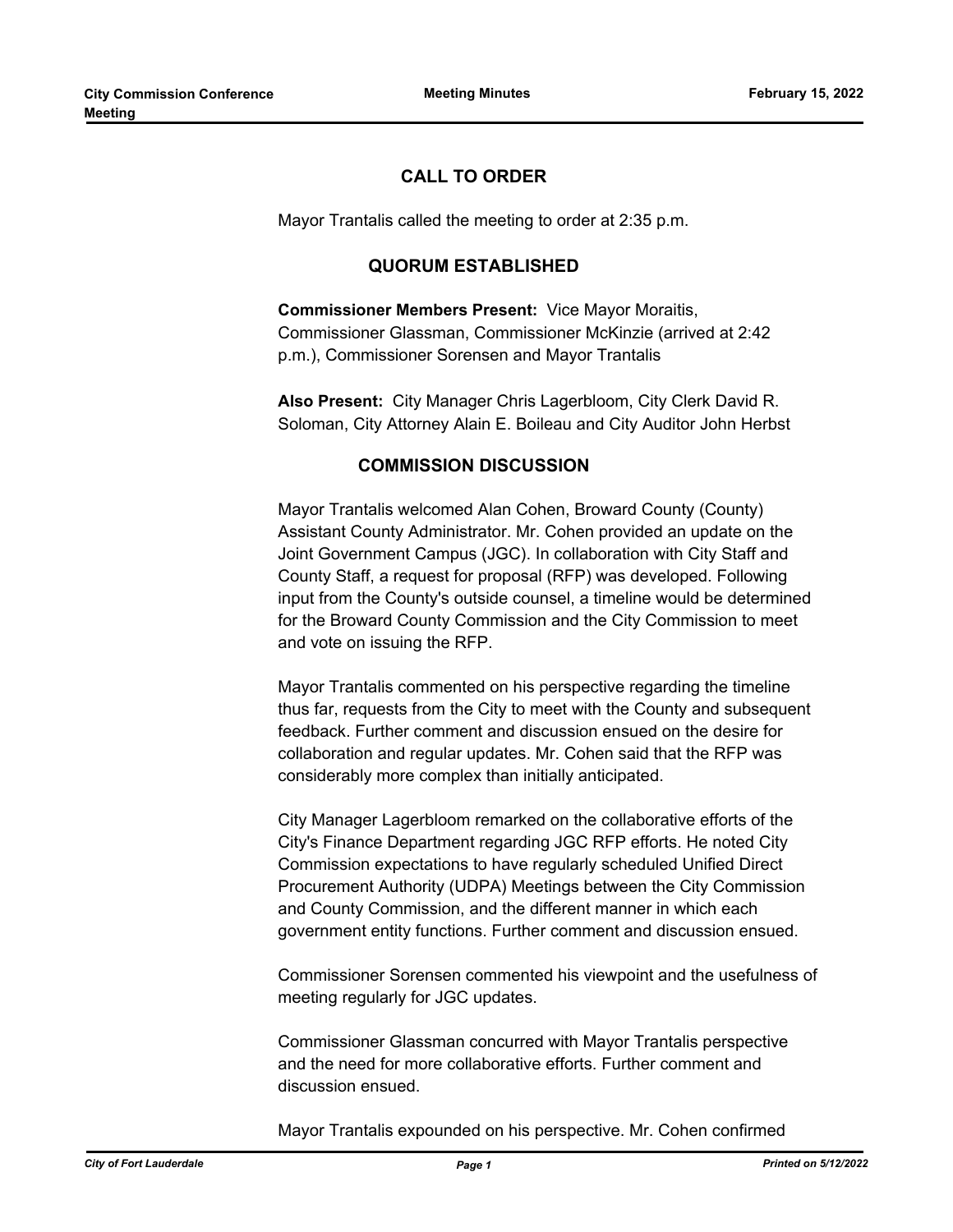efforts to move the JGC RFP process forward.

Mr. Cohen shared the County's confidence regarding the ability to build on the proposed site from an environmental regulatory standpoint. Further comment and discussion ensued on the outside counsel's review of the RFP, the regulatory approval process and JGC RFP approval timeline.

Commissioner Sorensen noted the presence of Jesse Adams, Fleet Week Chair. Mr. Adams provided an update on Fleet Week that included a meeting with City Manager Lagerbloom. He discussed Fleet Week event coordination efforts with the Fort Lauderdale Air Show (Air Show) and shared details. He confirmed the duration of Fleet Week ceremonies and activities as May 1st through May 8th, 2022.

#### **COMMUNICATIONS TO THE CITY COMMISSION**

[22-0168](http://fortlauderdale.legistar.com/gateway.aspx?m=l&id=/matter.aspx?key=16289) Communications to the City Commission - (Commission Districts 1, 2, 3 and 4)

## *SUSTAINABILITY ADVISORY BOARD (SAB) October 26, 2020 Communication to the City Commission*

*The SAB received presentations on June 22 and October 26, 2020, from Kimberly Pearson, Sustainability Coordinator in the Public Works Department, on the proposed modifications to the Unified Land Development Regulation (ULDR) Section 47-21 Landscape and Tree Preservation Ordinance.*

*The SAB recognizes that trees:*

- *• are vital parts of the City of Fort Lauderdale's environment and infrastructure;*
- *• provide numerous environmental, economic, and social benefits through the provision of natural processes for managing water; and*
- *• create healthier urban environments that support habitat, provide flood protection, cleaner air, and cleaner water.*

*The ULDR Section 47-21 Landscape and Tree Preservation Ordinance language strengthens tree protection, supporting the Press Play Fort Lauderdale Strategic Plan 2024 initiatives:*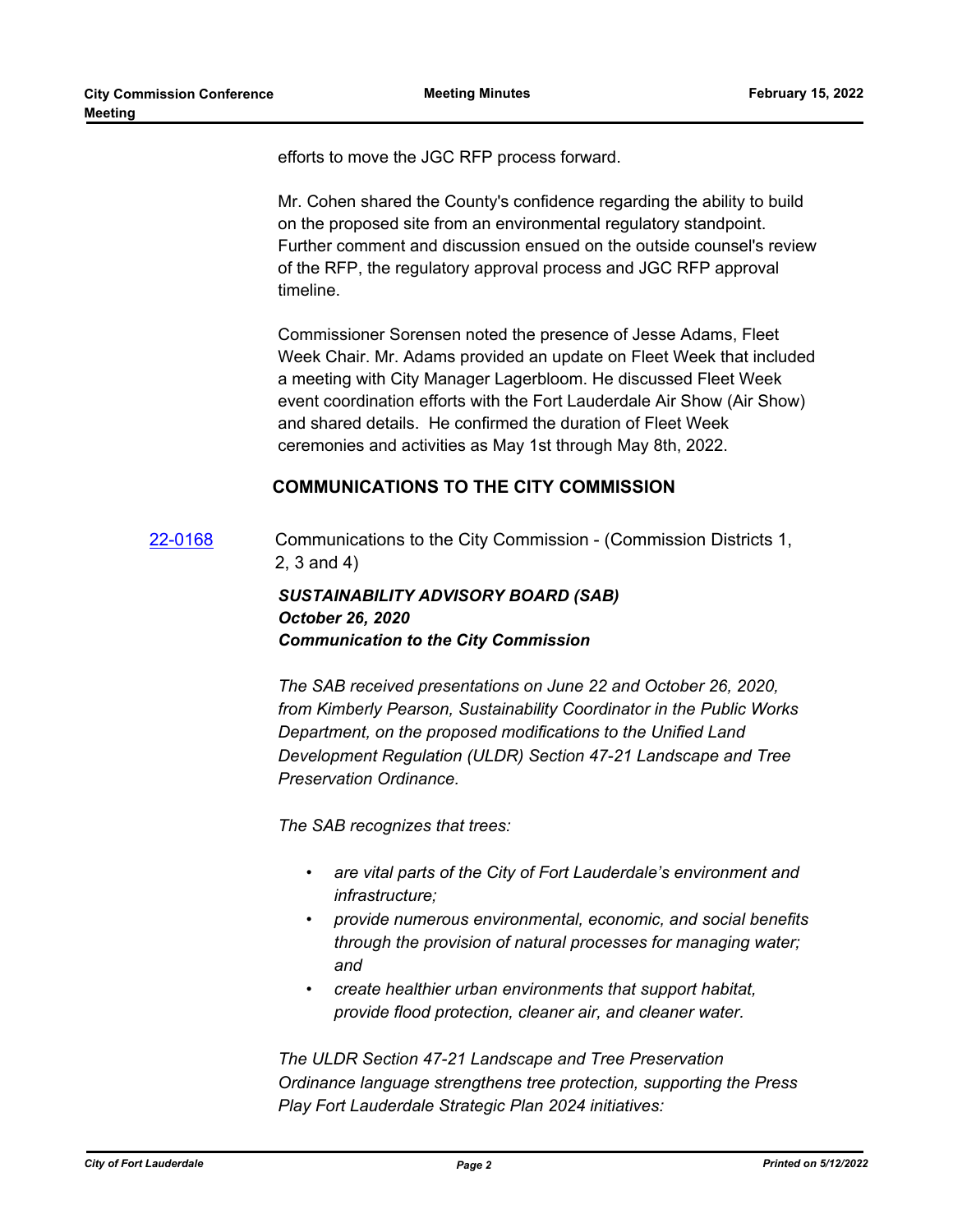· *Infrastructure Focus Area: Goal 1: Build a sustainable and resilient community*

*Objective: Grow and enhance the urban forest*

· *Public Places Focus Area: Goal 3: Build a healthy and engaged community*

*Objective: Improve water quality and our natural environment*

*The SAB believes these proposed changes to the code will promote tree planting and strengthen existing tree protection, with the overall sustainability goals of reducing energy use, removing pollution, and providing valuable green infrastructure to manage stormwater. We strongly support them and urge the City Commission to adopt the proposed modifications to the ULDR Section 47-21 Landscape and Tree Preservation Ordinance.*

#### *Motion*

*A motion was made by Ms. Adler and seconded by Ms. Wood to advance the above Communication the City Commission with the condition that staff submit the Communication for the same date that the ordinance revisions reach the Commission for the first reading. Motion passed unanimously.*

Glen Hadwen, Public Works Department Sustainability Manager, explained the SAB communication. The SAB is voicing their support for the tree ordinance and concepts embodied in strengthening tree protection and promoting tree planting.

## *NOISE CONTROL ADVISORY COMMITTEE (NCAC) January 25, 2022 Communication to the City Commission*

*Motion was made by Mr. Stone, seconded by Mr. Pilgram, recommending that the City of Fort Lauderdale hire a noise consultant to assist the City in updating and qualifying any proposed changes or amendments to the City's existing Noise Ordinance, paying special attention to advising on various possible methodologies, while also providing a holistic approach. The advisory committee advised that the noise consultant hired have expertise in modern, large city, downtown,*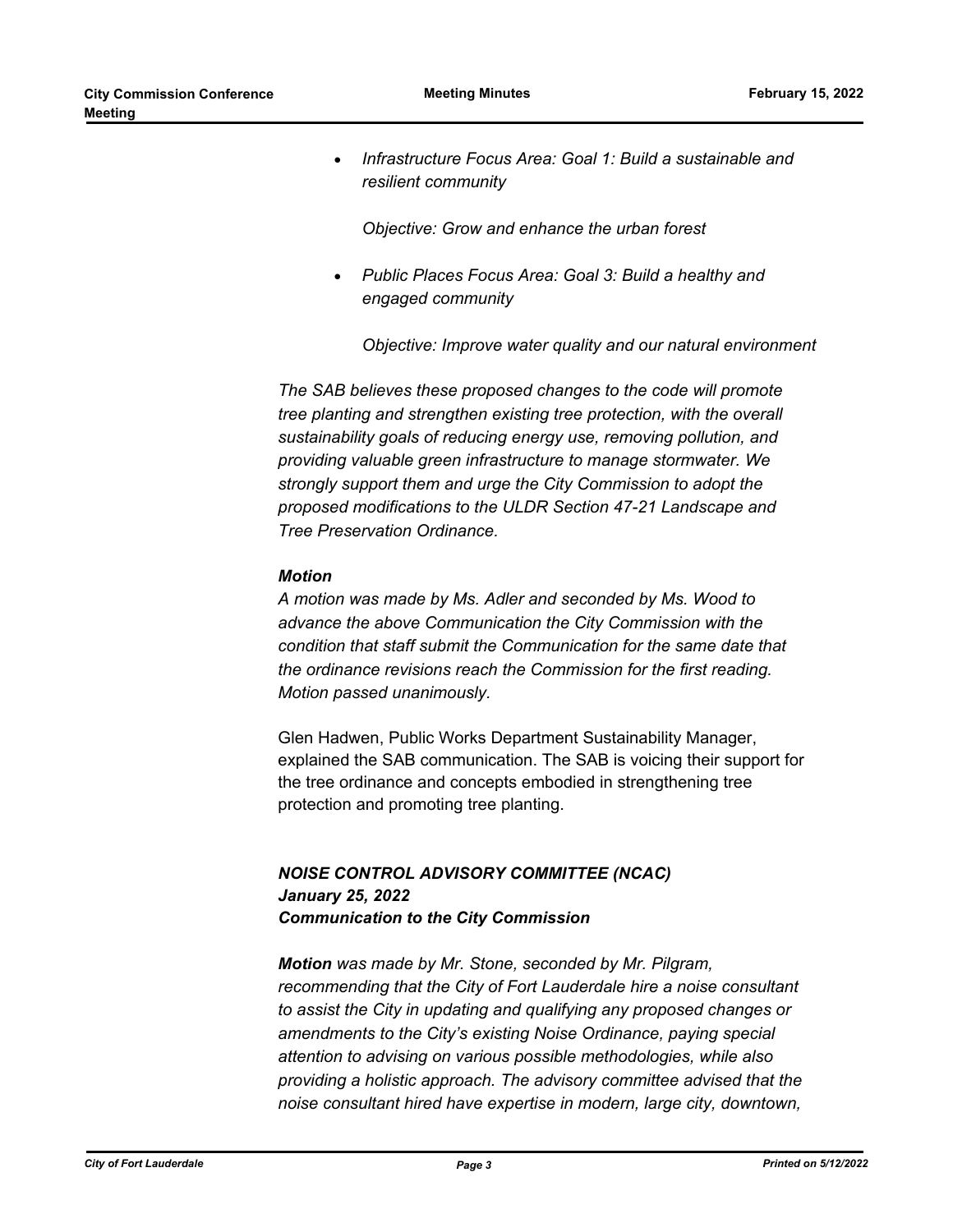*and beach environments, that consist of a mix of residential, business/commercial, and special entertainment districts that have experienced a robust growth of the business sector and residential sector. The consultant's report should include a recommendation of appropriate dBC levels, for each area in question, rather than a primary focus on dBA levels. In a voice vote, the motion passed unanimously (9-0).*

City Attorney Boileau explained his attendance at the NCAC Meeting, which is comprised of representatives from the business and residential communities. It resulted in a recommendation to contract a consultant to address noise complaints. He explained details associated with the science of validating and regulating noise for enforcement purposes and the primary noise concern related to bass levels. Further comment and discussion ensued on technical aspects of noise levels and related measurements, new technology and methodologies.

Commissioner McKinzie commented on his perspective regarding Code Enforcement efforts, noise measurements and hiring a consultant.

Mayor Trantalis discussed his viewpoint and the request for a comparative analysis of what other cities have done to establish standards and parameters of realistic expectations and acceptable noise levels in an urban environment. Further comment and discussion ensued.

Commissioner Glassman commented on his support of contracting a consultant and explained his reasoning. He remarked that the last noise consultant hired by the City was in 2006, and benchmarks of acceptable noise levels have changed.

In response to Commissioner Glassman's question, City Manager Lagerbloom explained procurement efforts would focus on a sound engineer to address technical aspects and details.

City Attorney Boileau commented on new mitigation technology and changes to the Las Olas Boulevard area since 2006.

Anthony Fajardo, Development Services Department Director, explained details of the Master Plan associated with Regional Activity Centers (RACs). The Master Plan did not address noise. It is handled through the Code of Ordinances that set current noise measurement limitations based on criteria.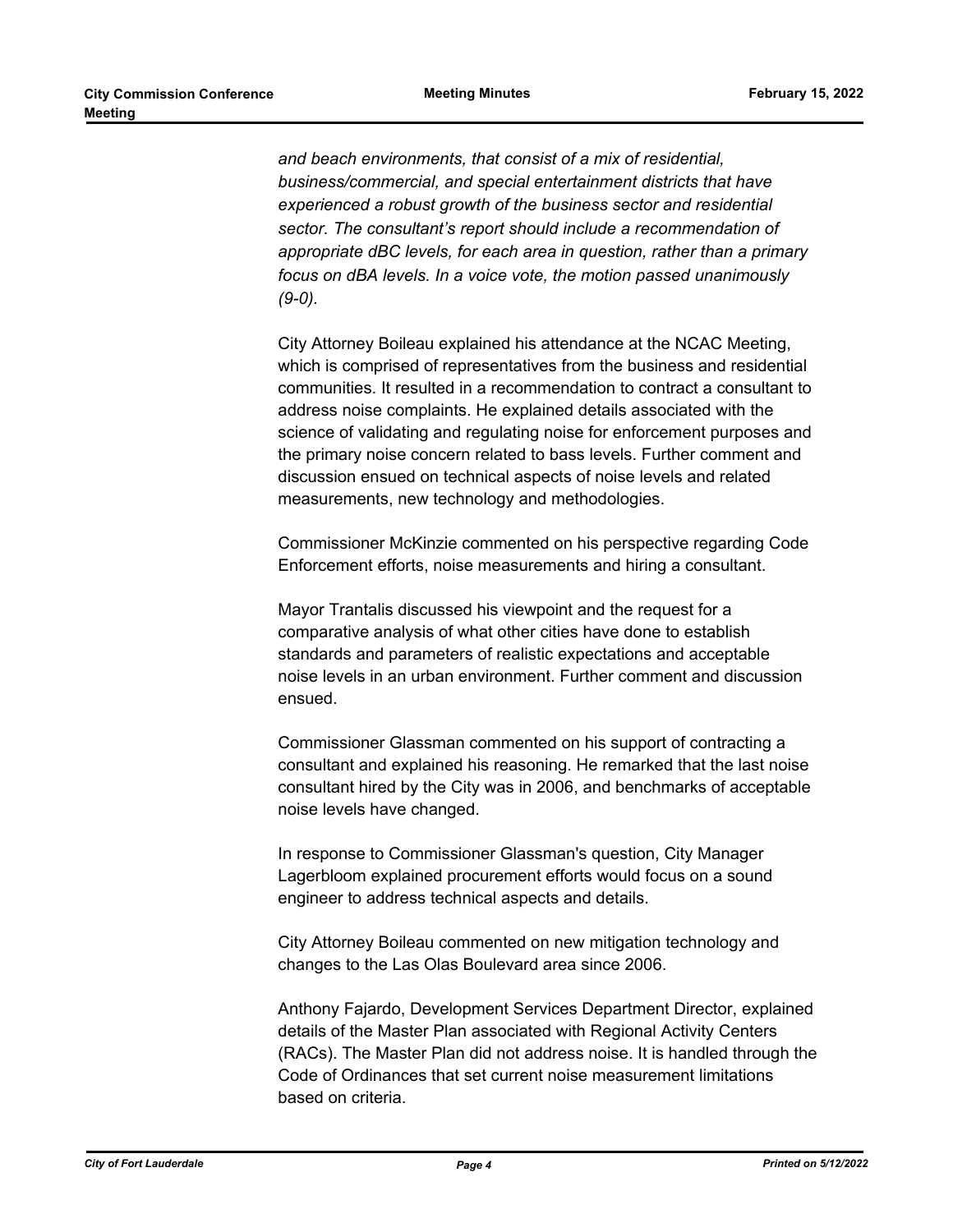Vice Mayor Moraitis noted the NCAC's unanimous vote and said she would defer to its recommendation to hire a consultant.

Commissioner McKinzie commented on his perspective regarding the expenditure for a consultant and the small percentage of residents impacted by noise compared to the population of the City. Further comment and discussion ensued.

## *FIRE-RESCUE FACILITIES BOND ISSUE (FRFB Blue Ribbon Committee) BLUE RIBBON COMMITTEE THURSDAY, JANUARY 27, 2022 Communication to City Commission*

*Chair Meade indicated that the Committee expressed interest to extend their peer review and responsibility in addition to oversight of the Bond. A rough draft was sent to Committee members, and he questioned if there were any comments and if this was something they wanted to send to the Commission for their review. Mr. Tatelbaum mentioned a typo, the second word in the first paragraph, "had", does not belong there. Mr. Vratsinas stated there was a typo in the last sentence of the last paragraph of Page 2, should read "City Commission". Ms. Tokar clarified that the last paragraph should say, "City Commission". Chair Meade commented that his copy says, "The Committee strongly urges the City Commission…". Motion made by Mr. Tatelbaum, seconded by Mr. Vratsinas, to approve the rough draft. In a voice vote, the motion passed unanimously.*

Alan Dodd, Public Works Department Director, explained the FRFB Blue Ribbon Committee communication. FRFB Blue Ribbon Committee is currently limited to oversight of the ten (10) fire-rescue stations and would like to provide input on other aspects of fire safety, including an Emergency Medical Station (EMS) facility that is outside of the bond.

Mayor Trantalis explained that a prior Commission enacted the FRFB Blue Ribbon Committee to ensure appropriate spending of bond funding for the City's ten (10) fire-rescue stations. City Manager Lagerbloom commented on his perspective and noted the need for careful consideration and review of the FRFB Blue Ribbon Committee request.

## *INFRASTRUCTURE TASK FORCE ADVISORY COMMITTEE*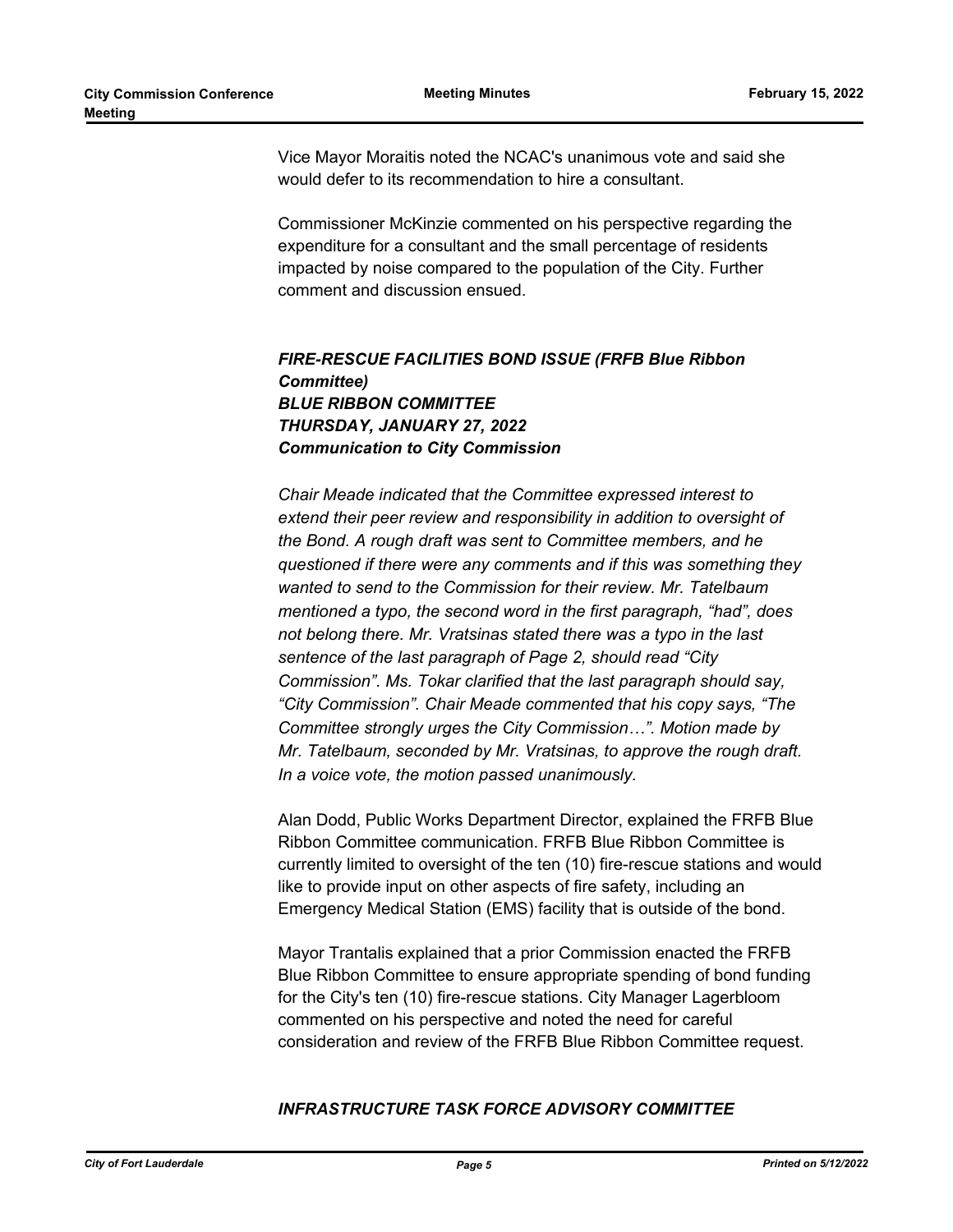## *MONDAY, FEBRUARY 7, 2022 Communication to the City Commission*

*Motion made by Ms. Scott, seconded by Chair Mammano, to recommend that we believe it is in the City's best interests to create an RFP to design and build its own water treatment plant. In a roll call vote, the motion passed 6-1 (Mr. Partington dissenting).*

Marilyn Mammano, Infrastructure Task Force Advisory Committee (ITFAC) Chair, provided a review of the ITFAC's report to the Commission regarding its request to review the *Ernst & Young (EY)*  comparative analysis of the four (4) unsolicited proposals (*Report*) to design, build, operate and maintain a new water treatment plant (Facility), associated wells, pumping stations, the distribution center and storage facilities. *EY* participated virtually in the ITFAC meeting and summarized its *Report*. ITFAC requested *EY* focus on three (3) concerns, loss of control over City water, quality of the water and rate structure.

## *A copy of Ms. Mammano's comments has been made part of the backup to this Agenda item.*

In response to Commission Sorensen's questions, City Manager Lagerbloom provided his perspective and remarked on critical aspects of balancing risk transfer and timing, setting aggressive goals to replace the Facility and the timeline of using the RFP process. Should the City undertake replacing the Facility, the estimated timeline for it to come online is approximately seven (7) to eight (8) years, about two (2) to two and one-half (2 1/2) years longer than a private entity that is ready to begin.

In response to Commissioner Glassman's question regarding cost, City Manager Lagerbloom referenced *EY's* discussion in its presentation regarding guaranteed cost versus risk, and cost versus margin of error. City Manager Lagerbloom remarked on the cost of the City building the Facility.

Ms. Mammano explained her viewpoint about not experiencing a substantial additional amount of time with the RFP process and the availability of technical expertise. Further comment and discussion ensued.

Vice Mayor Moraitis commented on her viewpoint and the need for the City to control its own water utility, a vital function of City government. She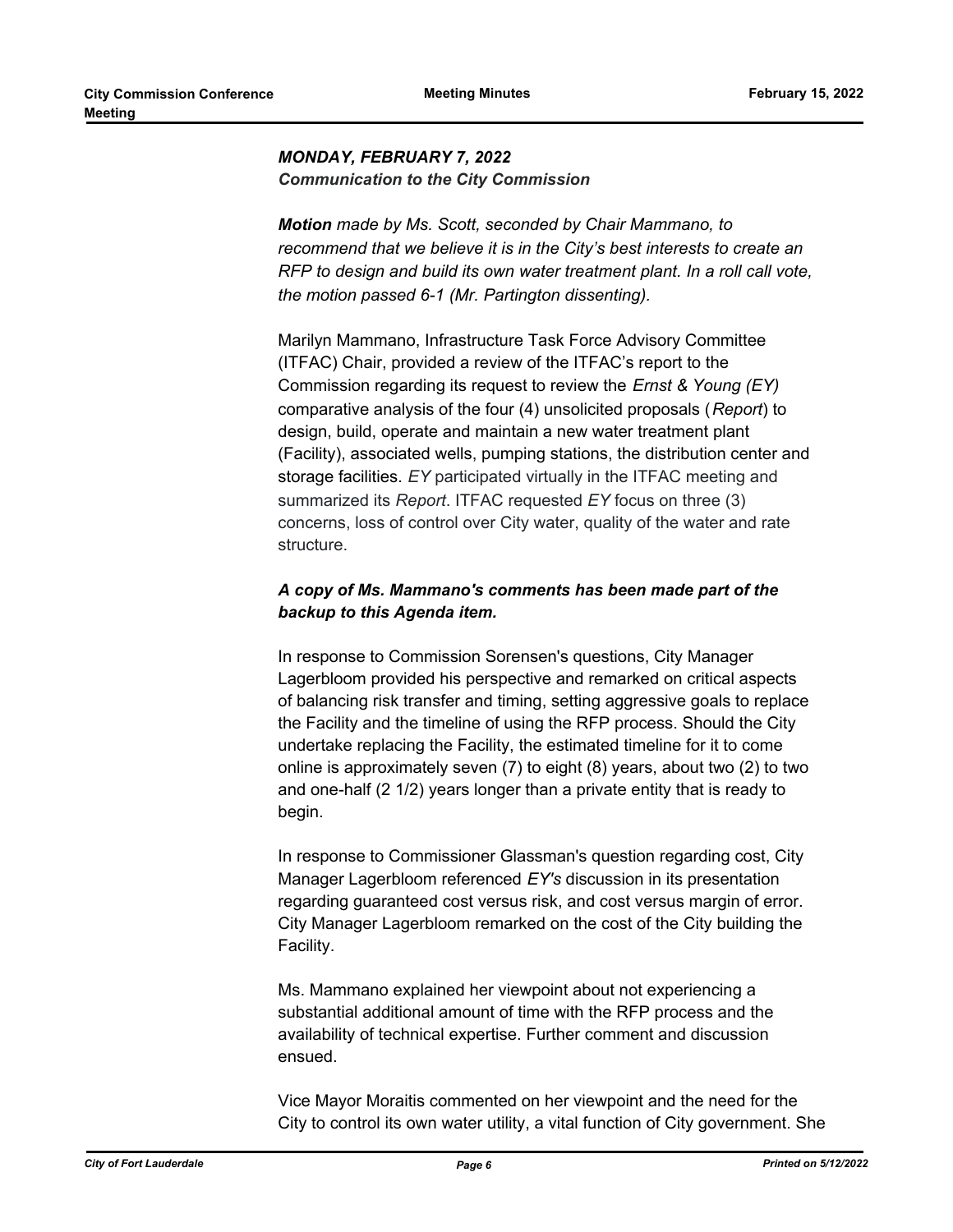remarked on similar timeframes for negotiating a P3 comprehensive agreement and the RFP process.

Commissioner Glassman commented that the same four (4) P3s would respond to the RFP. Further comment and discussion ensued.

Alan Dodd, Public Works Department Director, said the City would be able to construct the Facility with the assistance of Hazen and Sawyer and concurred with City Manager Lagerbloom's comments regarding an increased timeline. Mr. Dodd commented on concerns related to escalating prices and related details.

Ms. Mammano discussed the importance of the City controlling the process, the Facility and water rates. Further comment and discussion ensued.

Commissioner Sorensen emphasized the City is not giving up control of the water system.

Ms. Mammano explained the ITFAC review is a broad overview of its perspective regarding moving forward with a P3 unsolicited for Facility replacement and said the risk of moving forward with a P3 is greater than the time saved. Further comment and discussion ensued.

Commissioner Glassman commented on rising construction costs and inflation and noted a guaranteed price associated with one (1) of the P3 unsolicited proposals. Ms. Mammano pointed out variable aspects and related concerns. Further comment ensued.

Mayor Trantalis recognized Juliet Roulhac, 7201 Cypress Road, Plantation, on behalf of *Next Spring Water*. Ms. Roulhac remarked on clarifying an aspect of *Next Spring Water's* proposal. City Attorney Boileau explained this forum was a *Communication to the Commission*. A discussion on the proposals was not noticed to the public and related clarifications are inappropriate at this time. Further comment and discussion ensued.

Mayor Trantalis recognized Boyd Corbin, 12 NE 26th Street, Wilton Manors. Mr. Corbin commented on increased water rates should a P3 be utilized. He discussed his viewpoint that the Fiveash Water Treatment Plant should be refurbished.

In response to Commissioner Sorensen's questions regarding aspects of the P3 model, City Manager Lagerbloom provided a high level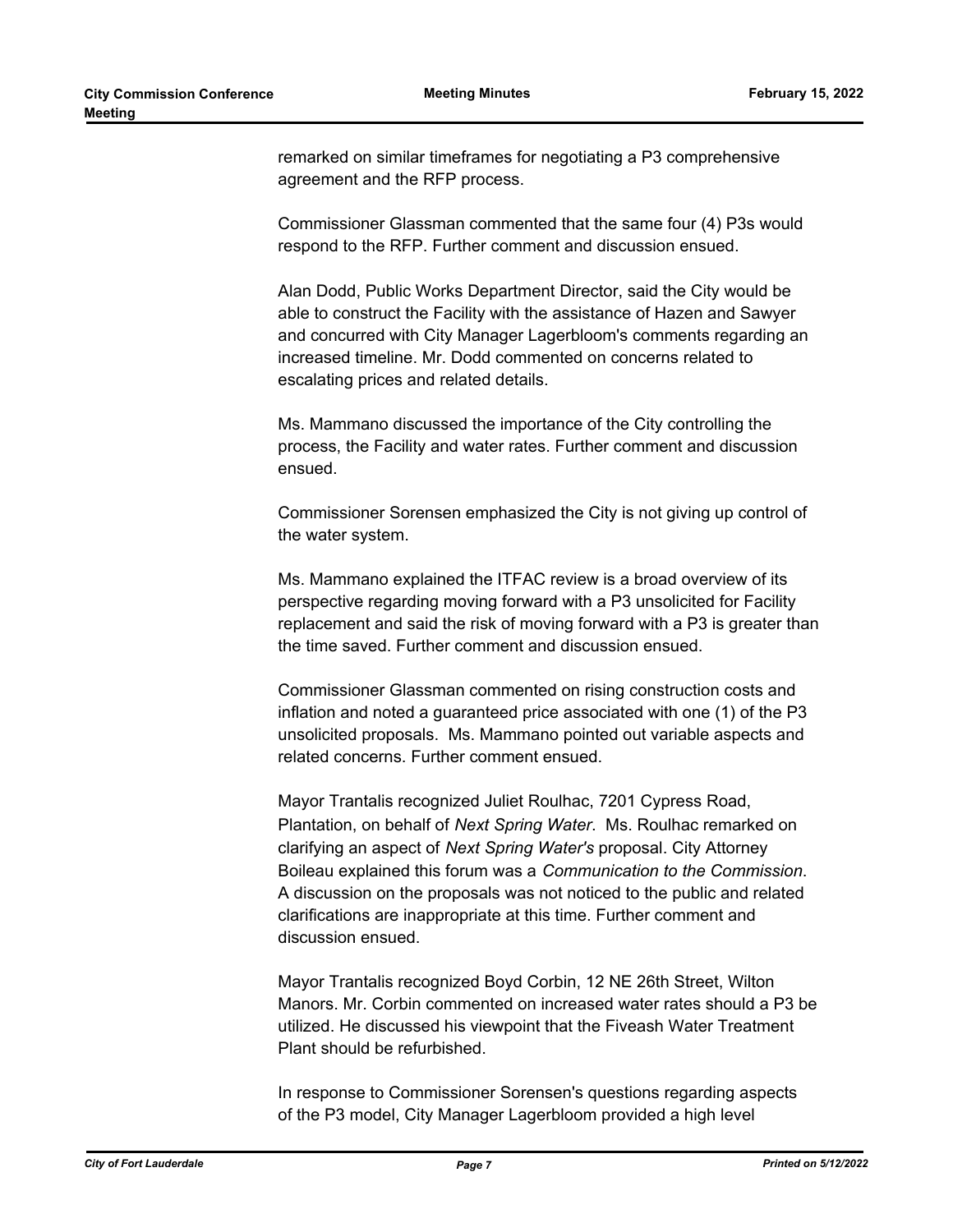overview. The City would own the Facility and would be operated by a P3 for a negotiated period of time. The P3 proposals address employees in different ways. Initially, Facility employees would remain employed by the City and later become eligible to be employees of the water provider.

City Manager Lagerbloom explained operations and control of the Facility would be addressed in the comprehensive agreement. He noted the return on investment (ROI) concept would likely be replaced due to a different type of structured agreement that would include a guaranteed maximum price. City Manager Lagerbloom commented on the complexity of an RFP for the Facility and the process. With the assistance of Hazen and Sawyer, RFP development would start immediately. Further comment and discussion ensued.

Vice Mayor Moraitis commented on her understanding of the rate of return on the investment to P3 equity partners and said she would ask questions at the Commission Regular Meeting. She commented on similar timelines of an RFP process and P3 comprehensive agreement negotiations due to the complexity of Facility operations.

Mayor Trantalis remarked on the ability to draw from other municipal water treatment plant models to shorten the P3 time and provide a guidepost towards developing a comprehensive agreement. Vice Mayor Moraitis expounded on her viewpoint. Further comment and discussion ensued.

Commissioner Glassman commented on his viewpoint regarding the Commission's decision to pursue the P3 process.

In response to Commissioner Glassman's question, City Manager Lagerbloom explained the next step in the P3 process, to direct City Attorney Boileau to bring forward a Resolution ranking the four (4) unsolicited proposals at a Commission Regular Meeting followed by commencement of comprehensive agreement negotiations.

Mayor Trantalis confirmed the Commission request to bring forth a Resolution ranking the four (4) unsolicited P3 proposals for Facility replacement.

## **OLD/NEW BUSINESS**

**BUS-1** [22-0159](http://fortlauderdale.legistar.com/gateway.aspx?m=l&id=/matter.aspx?key=16280) Broward County Transportation Surtax Project Eligibility - (Commission Districts 1, 2, 3 and 4)

Mayor Trantalis recognized Gretchen Cassini, Assistant Broward County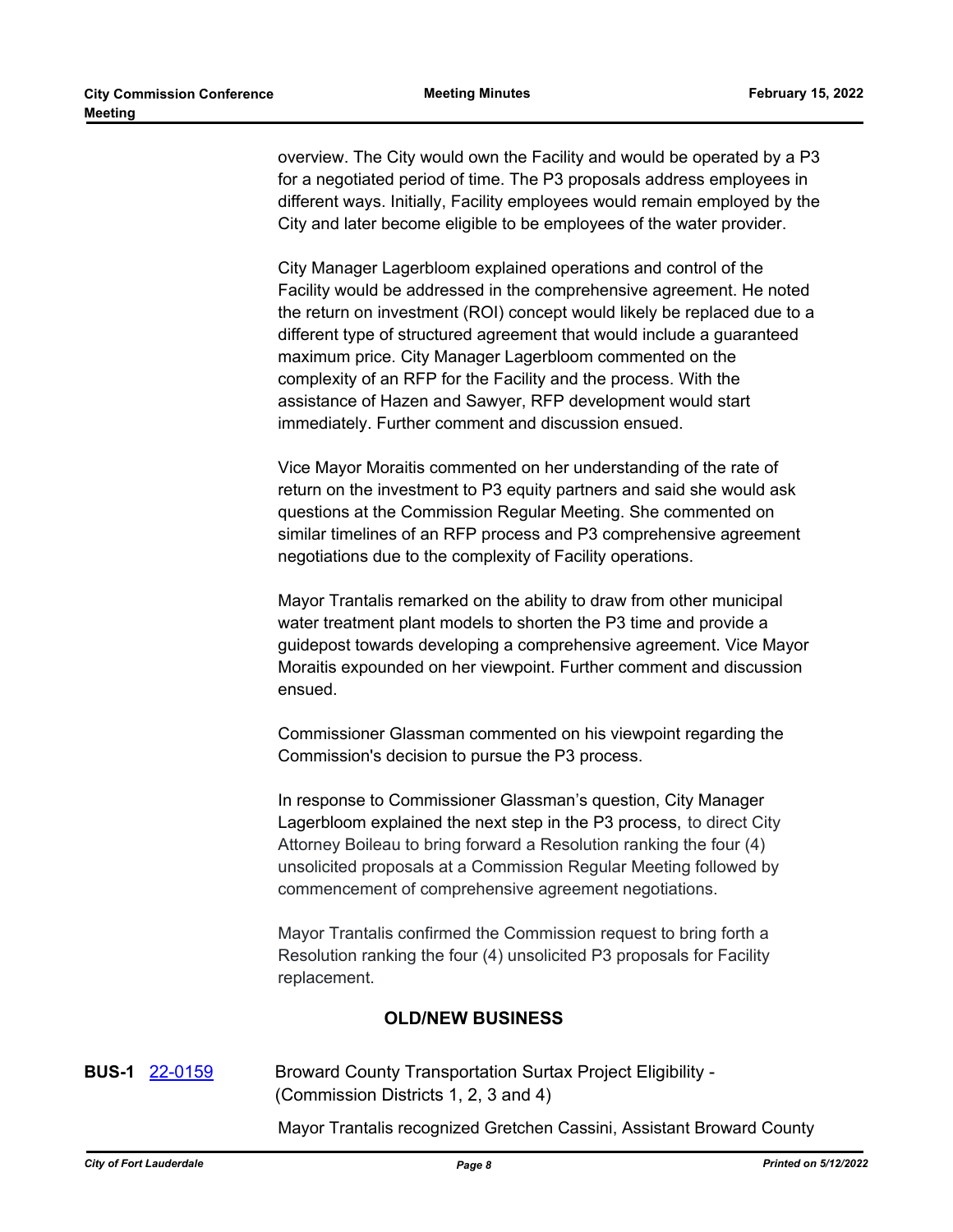Administrator, Broward County Mobility Advancement Program (MAP) Administrator and Independent Transportation Surtax Oversight Board Coordinator.

Ms. Cassini confirmed the attendance of Angela Wallace, Esq., Deputy County Attorney and Broward County Transportation Surtax General Counsel, to answer Surtax project eligibility questions.

Ms. Cassini narrated a slide presentation entitled *MAP Broward Surtax Projects in, and for, the City of Fort Lauderdale.*

#### *A copy has been made part of the backup to this Agenda item.*

Mayor Trantalis explained how Surtax funding is shared. Ninety percent (90%) of Surtax funds are under the jurisdiction of the County, and ten percent (10%) is allocated among the Broward County municipalities.

Ms. Cassini explained that the County, its municipalities and the Metropolitan Planning Organization (MPO) signed Interlocal Agreements (ILA) providing a Surtax revenue minimum annual guarantee (MAG) for municipal projects, which includes coverage of costs for community shuttles. In Cycle 1, the County funded significantly more than the MAG, and forty percent (40%) of annual Surtax revenue went to municipal projects, and there are similar plans through 2026.

In response to Mayor Trantalis' question, Ms. Cassini said that Countywide Surtax funding projects are funded from the County's portion, primarily for County public works projects.

In response to Commissioner Sorensen's question, Ms. Cassini reiterated that Cycle 1 MAG municipal project funding exceeded forty percent (40%). The County Commission will be requested to fund additional municipal capital projects in the five (5) year plan.

In response to Mayor Trantalis' question regarding one-way pairings, Ms. Cassini explained that pairings submitted for Andrews Avenue were specific to Andrews Avenue safety improvements as a coordinated effort with Third Avenue and Fourth Avenue.

Mayor Trantalis discussed the proposed commuter railway tunnel for the New River crossing (Tunnel) and its goals to create connectivity, improve transit service, assist with traffic system management, enhance multimodal options, ensure economic benefits and development. He inquired about using a portion of the Surtax funding to finance the Tunnel.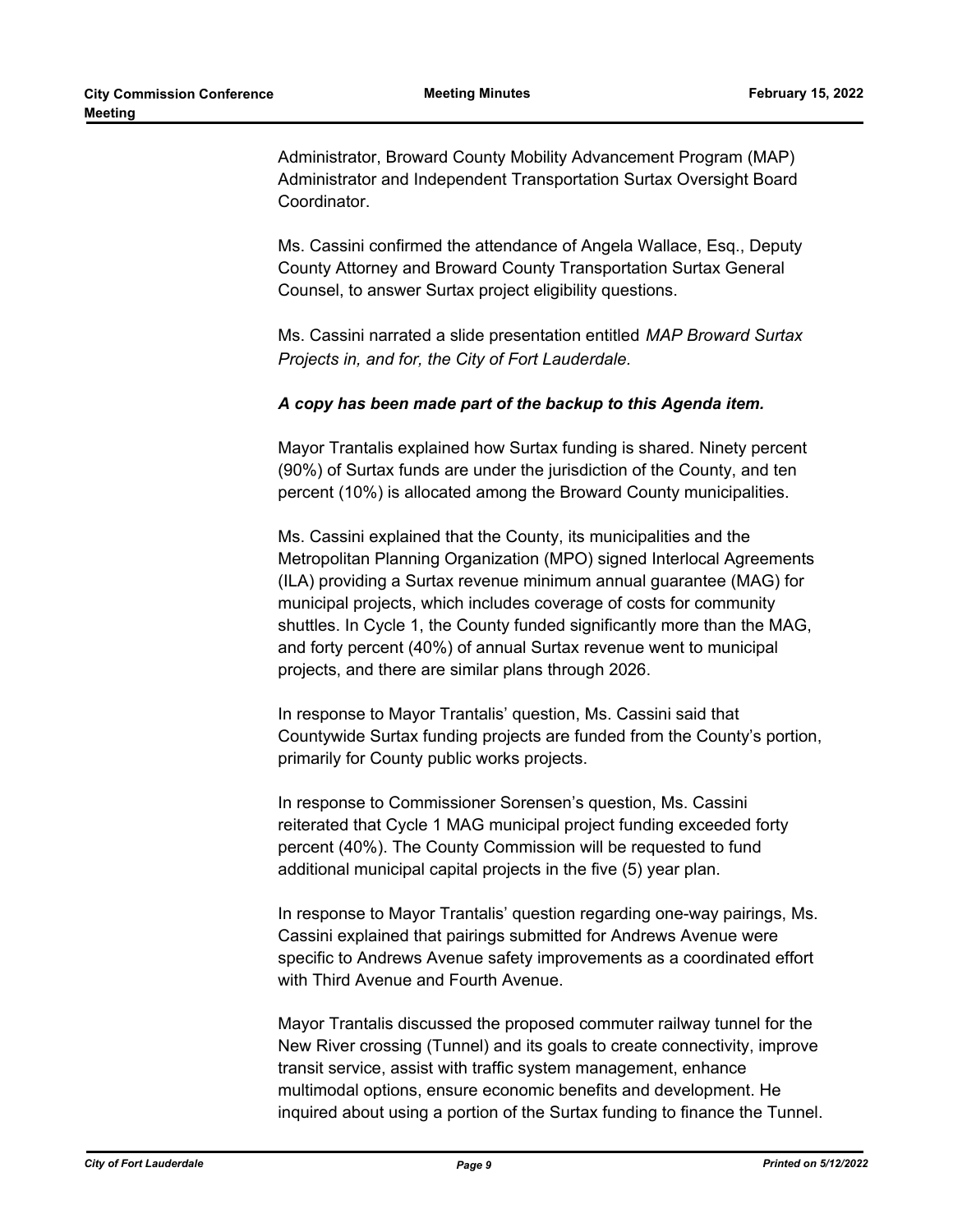Angela Wallace, Transportation Surtax General Counsel, said that the Tunnel would be part of a railway system. The Surtax statute allows for funding of rail systems, known as fixed guideway systems. The outcome of selecting the locally preferred alternative (LPA) for the New River crossing is still under review. The County complies with the Florida Transit Authority's (FTA) award management system in order to compete in the federal grant funding process for a capital improvements.

In response to Mayor Trantalis' question regarding whether the County is prepared to participate in a funding match that may be required with a federal government grant to move the Tunnel project forward, Ms. Wallace said the County Commission had not decided.

In response to Mayor Trantalis' question regarding Tunnel eligibility for Surtax funding, Ms. Wallace confirmed a tunnel was eligible.

In response to City Attorney Boileau's question regarding Tunnel eligibility under the Interlocal Agreement (ILA) between the County and the City, Ms. Wallace explained that ILA criteria only relate to municipal capital roadway project improvements. Further comment and discussion ensued.

In response to Commissioner Sorensen's question regarding how the City can work collaboratively, Ms. Wallace said submitting the checklist and supporting documentation to move forward with the preparation of funding agreements.

Vice Mayor Moraitis remarked on her understanding that the County was in the process of preparing a County Transit Master Plan (Study).

In response to Vice Mayor Moraitis' question, Ms. Wallace explained plans for the County's ninety percent (90%) portion of Surtax funding. The County is studying and reviewing its corridors to recommend the locally preferred alternative for bus rapid transit (BRT) in addition to going through the federal process to determine eligibility for federal capital improvement grant funding. Ms. Wallace commented on the process, required public outreach and the timeline. Further comment and discussion ensued regarding aspects of the Study.

In response to Commissioner Sorensen's question, Ms. Wallace confirmed she and Ms. Cassini would return to provide periodic updates to the Commission.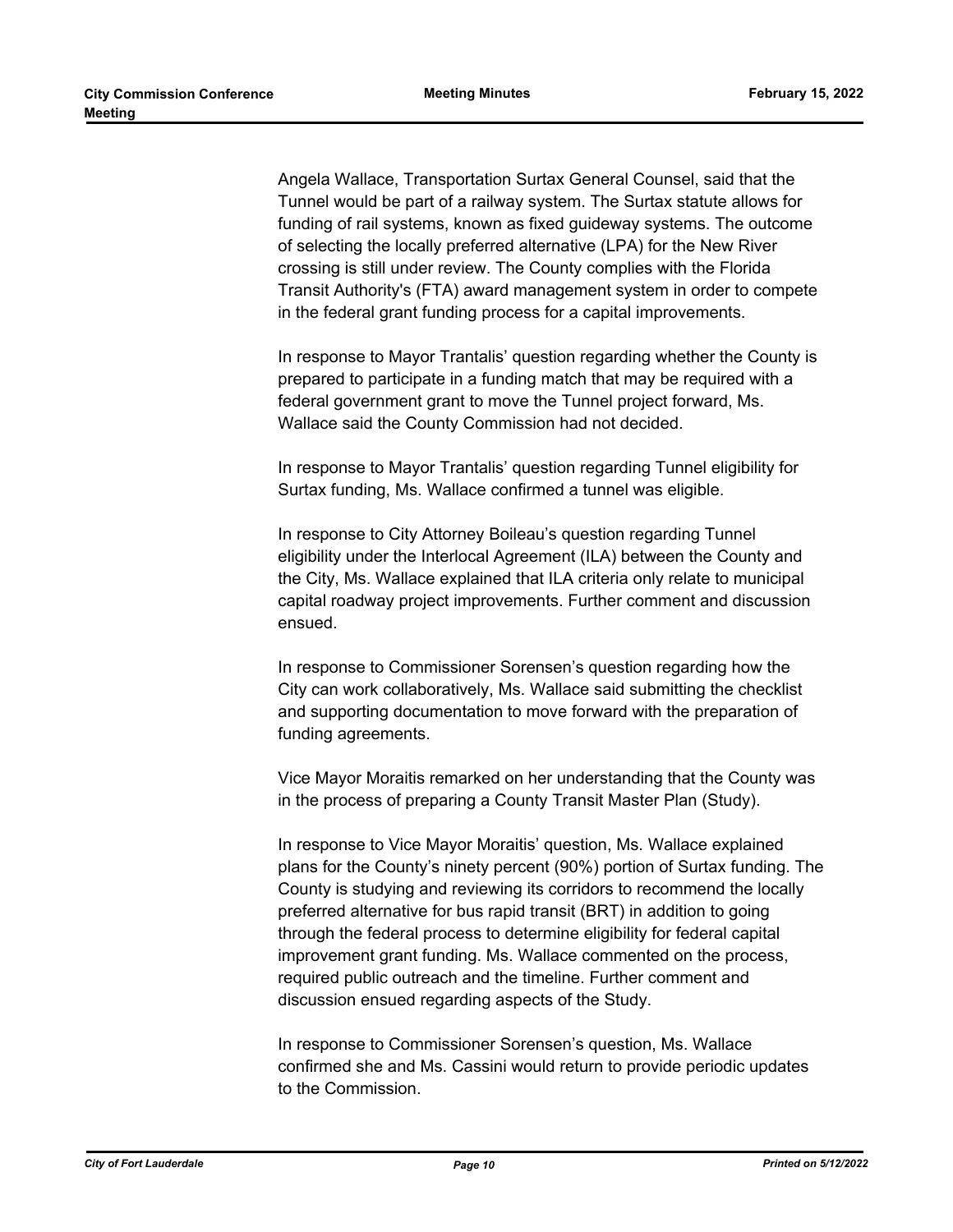Ms. Cassini commented on City Commission Members participating in the Surtax Oversight Board Meetings and said a municipal agenda item would be scheduled at its next meeting. Commission Members could participate to learn more about Surtax projects for County municipalities and large County Projects. Further comment and discussion ensued.

## **CONFERENCE REPORTS**

**CF-1** [22-0180](http://fortlauderdale.legistar.com/gateway.aspx?m=l&id=/matter.aspx?key=16301) Procurement of Sexual Assault Treatment Kits from the FY 2018 National Sexual Assault Kit Initiative Grant Audit - (Commission Districts 1, 2, 3 and 4)

> Megan Gaillard, Assistant City Auditor III, explained the reason for this audit review and discussed related details.

In response to Mayor Trantalis' question regarding what is needed, Ms. Gaillard explained that the Commission would need to ratify the original grant agreement to avoid repayment of grant funds. Additionally, the Commission should provide guidance to City Management regarding standard operating practices for expediting the procurement process. Further comment and discussion ensued.

City Manager Lagerbloom said Staff disagreed with audit findings and explained details.

City Attorney Boileau said that reducing procurement item amounts to expedite the approval process should not become the usual operating practice.

Vice Mayor Moraitis remarked on her perspective and the need to move forward.

In response to Vice Mayor Moraitis' question, City Manager Lagerbloom explained that this audit was a piggyback item, not bid splitting. He remarked on a similar recent item below the \$100,000 Commission approval threshold, which came before the Commission.

Mayor Trantalis recommended that the Commission ratify the expenditure in order to move forward.

In response to Commissioner Glassman's question regarding City Management's response and disagreement with audit findings, Susan Grant, Finance Department Director, confirmed this was a valid piggyback. She explained bid splitting is reducing the bid threshold to avoid competition. When Staff reached the \$100,000 threshold, it went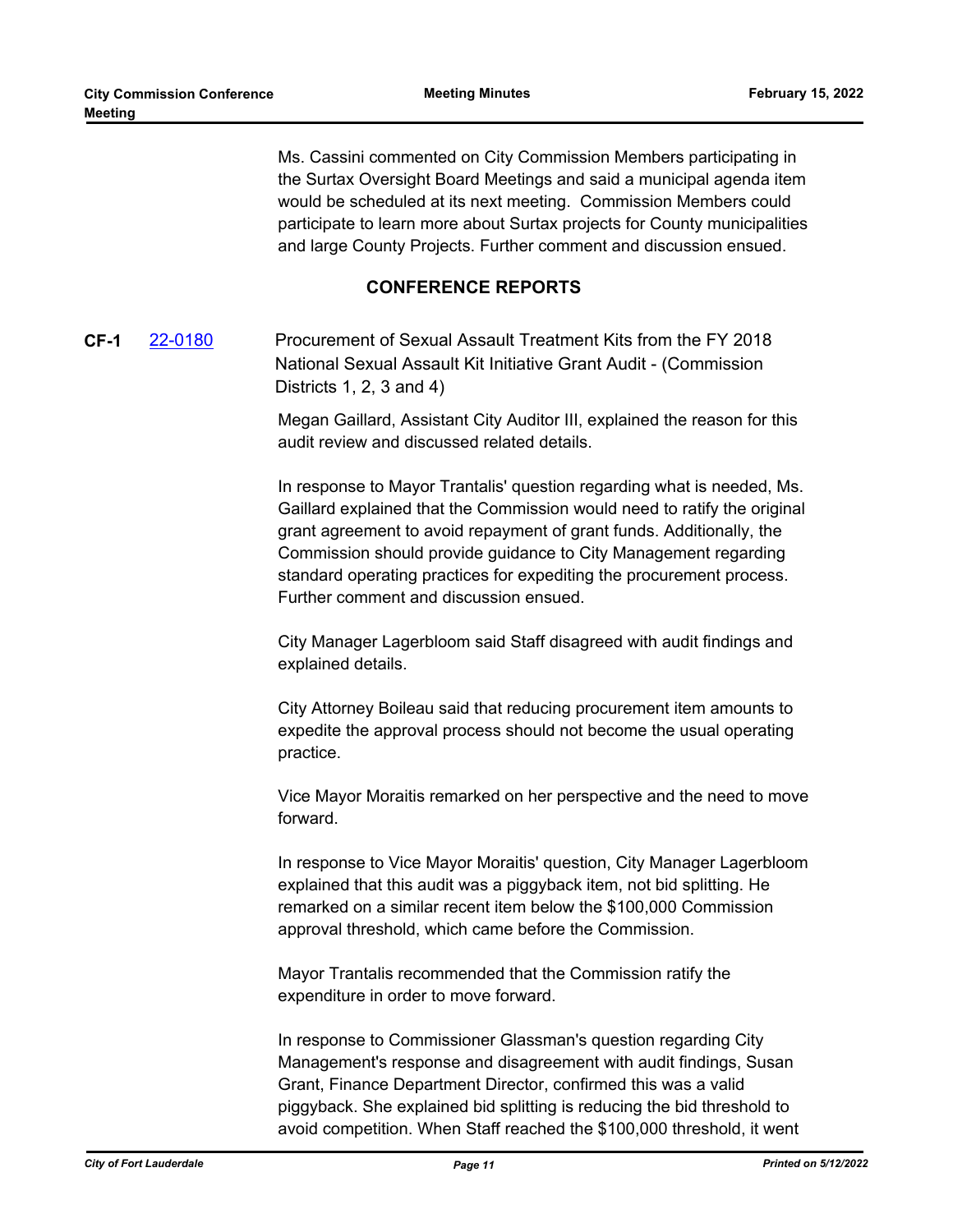before the Commission.

City Auditor Herbst explained the definition of bid splitting as the purchase of equipment or supplies into segments to avoid approval thresholds, not competition. Further comment and discussion ensued.

Ms. Grant said, in an abundance of caution, a willingness to bring the item back before the Commission for ratification. Further comment and discussion ensued.

**CF-2** [22-0102](http://fortlauderdale.legistar.com/gateway.aspx?m=l&id=/matter.aspx?key=16224) City Habitat Conservation Plan Discussion - (Commission District 1, 2, and 4)

> In response to Mayor Trantalis' questions, City Manager Lagerbloom explained this Agenda item discussion relates to an Agenda item at tonight's Commission Regular Meeting. As a result of state notices associated with the City's significant, large beach events, Staff is requesting Commission authorization to apply for an *Incidental Take Permit (ITP)* that includes a *Habitat Conservation Plan (HCP)* for Special Events.

Angela Salmon, Assistant to the City Manager, provided an overview of *Fort Lauderdale's Habitat Conservation Plan for Special Events (HCP).* Ms. Salmon introduced Niki Desjardin, *Ecological Associates Director of Operations,* the City's *HCP consultant.*

Ms. Desjardin narrated a summary presentation of the City's *HCP Comprehensive Report*.

#### *A copy has been made part of the backup to this Agenda item.*

The *HCP* protects threatened and endangered sea turtles in their habitat. The City embarked on this project to obtain legal coverage for Special Events on or immediately adjacent to City beaches impacting sea turtles. The *HCP* outlines specific measures that applicants must follow to minimize impacts on sea turtles, the beach, specific habitat rehabilitation and educational programs to mitigate unavoidable effects. The fees collected from Special Event applicants will assist with financing mitigation efforts required under the HCP.

Mayor Trantalis commented on the comprehensiveness of the HCP Report, which will assist with managing beach events.

In response to Mayor Trantalis' questions, Ms. Desjardin said that in addition to addressing lighting on the beach, sea turtle population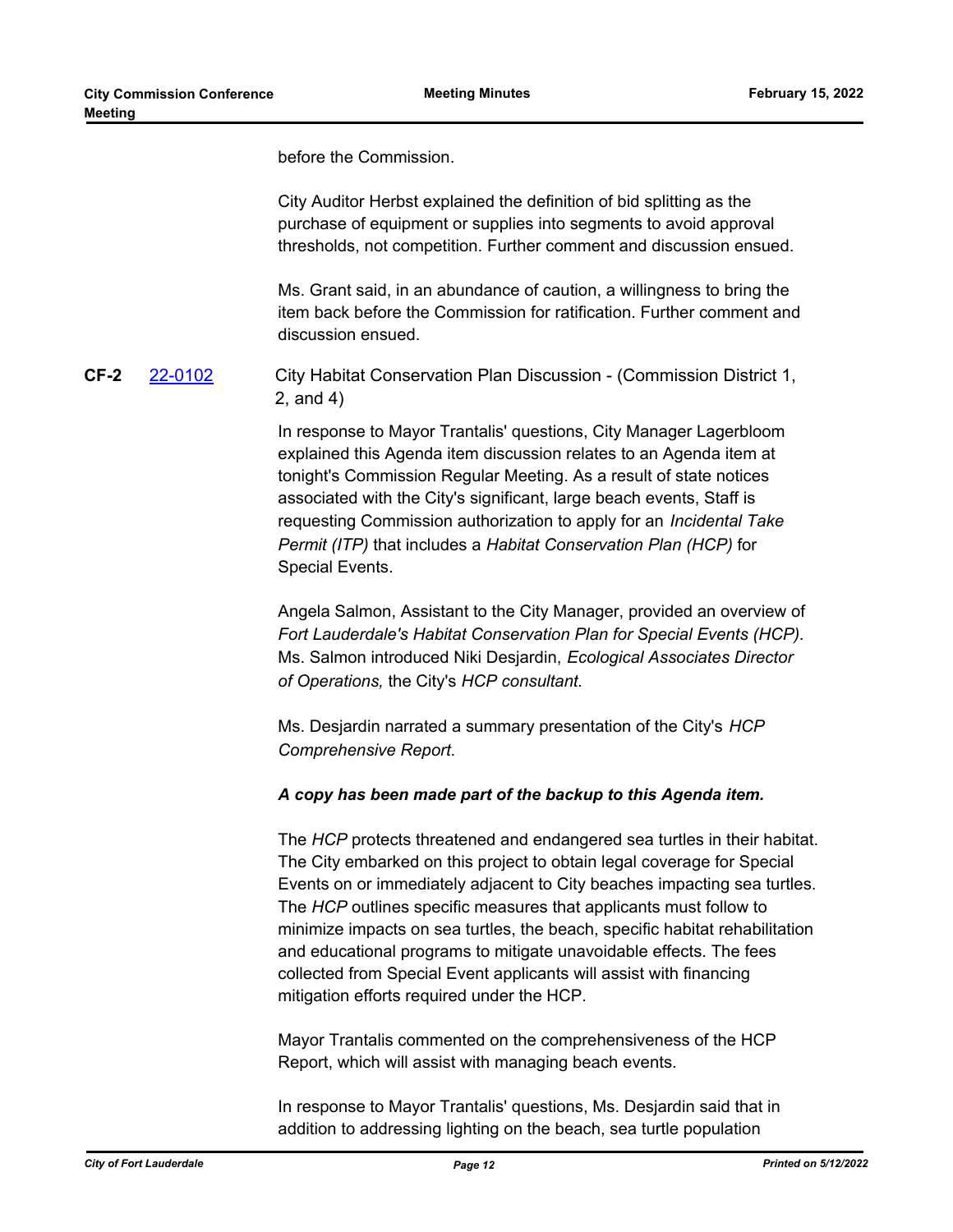habitats on the coast would be identified and cordoned off.

**CF-3** [22-0175](http://fortlauderdale.legistar.com/gateway.aspx?m=l&id=/matter.aspx?key=16296) 2022 Legislative Update - (Commission Districts 1, 2, 3 and 4)

Daphnee Sainvil, Government & Economic Development Manager, provided an overview of state legislative items in Tallahassee. The Florida Senate passed their General Appropriations Act, and the Florida House will vote later today on its appropriations proposals. There are significant differences to be reconciled.

The five (5) City projects requested in the budget include:

\$100,000 - Community Court Program \$100,000 - Tarpon River Environmental Maintenance Dredging Project \$500,000 - Fort Lauderdale Melrose Manor Stormwater Project \$200,000 - Summer Enrichment Program \$200,000 - Rapid Rehousing Homeless Collaborative Program

In response to Vice Mayor Moraitis' question, Ms. Sainvil confirmed Governor Ron DeSantis' recommended budget includes approximately \$340,000 that fully funds the Sadowski Trust for Affordable Housing. Further comment and discussion ensued.

Commissioner McKinzie discussed concerns related to housing affordability and the need for state and federal funding to address.

Ms. Sainvil confirmed the ability to facilitate a Commission meeting with the *Florida Housing Corporation (FHC)* to obtain affordable housing grants and work with developers to lower housing costs. Further comment and discussion ensued.

In response to Vice Mayor Moraitis' questions regarding the distribution of *FHC* funds and matching grant funds, Ms. Sainvil confirmed she would research and advise.

Commissioner McKinzie expounded on his understanding and experience regarding grant funding to offset housing costs and cited an example. Further comment and discussion ensued on the impact of vacation rentals on affordable housing.

In response to Mayor Trantalis' question regarding entertainment industry legislation, Ms. Sainvil explained two (2) related preemption bills.

In response to Commissioner Glassman's question, Ms. Sainvil discussed House Bill 569, Senate Bill 280 and Senate Bill 620.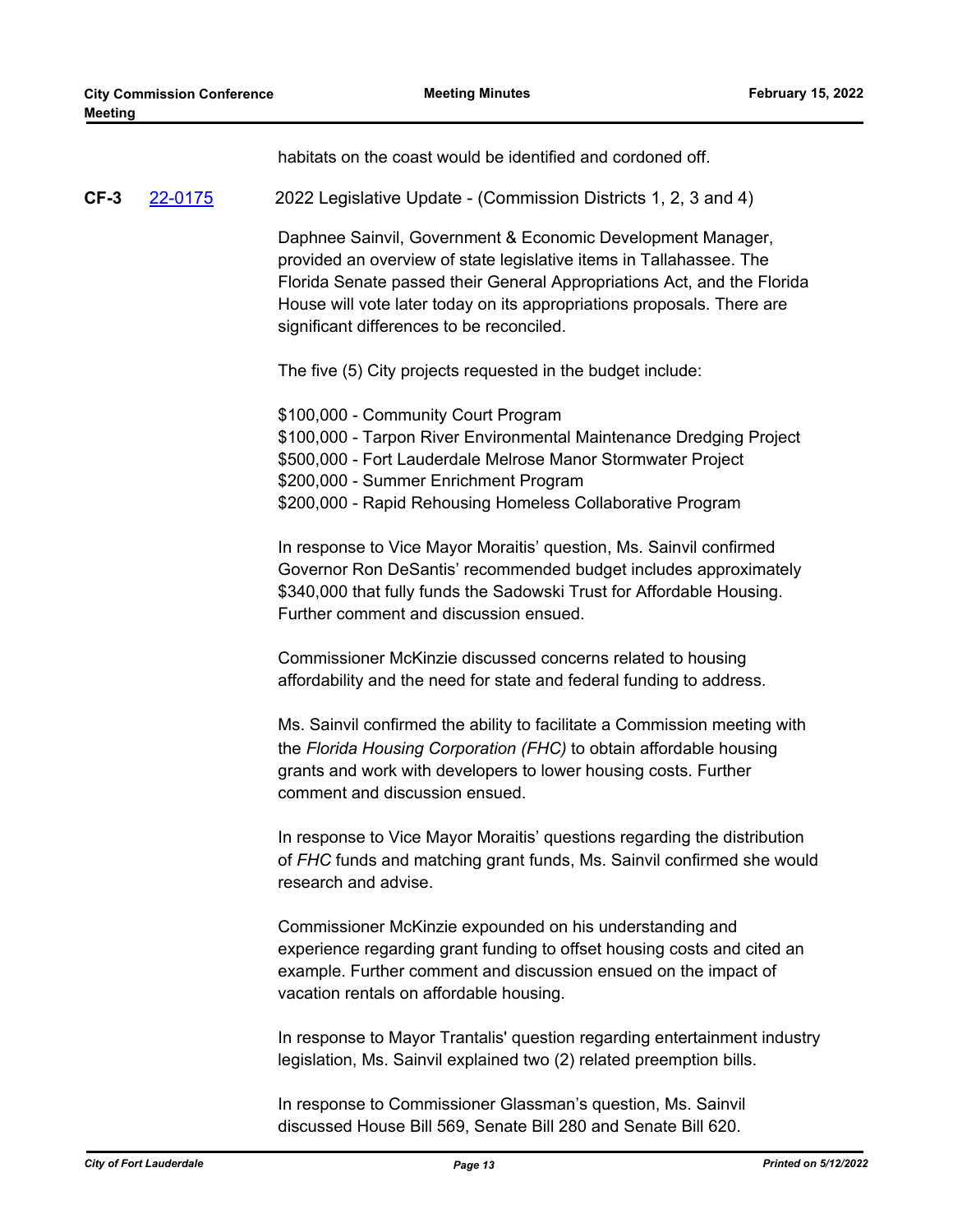Ms. Sainvil commented on updates to the sovereign immunity bill that raises caps to \$1,000,000 per person and \$3,000,000 per incident, which the City opposes.

Ms. Sainvil discussed additional legislation as outlined in the Agenda item backup.

Commissioner Glassman remarked on conversations with City Attorney Boileau regarding proposed resolutions stating the Commission's position on certain state legislation. Commissioner Glassman reviewed those Walk-On Resolutions that would be on tonight's Commission Regular Meeting Agenda.

## **CITY COMMISSION REPORTS**

## *Members of the Commission announced recent and upcoming events and matters of interest.*

Vice Mayor Moraitis shared a video of flooding on *Sheltair* leased property at *Fort Lauderdale Executive Airport (FXE)* following recent rainfall.

#### *A copy has been made part of the backup to this Agenda item.*

Alan Dodd, Public Works Department Director, explained details associated with this location, which is not a public right of way. The solution involves increasing the swales and underground infrastructure. Due to the *FXE* airport location, funding from the stormwater program is not an option.

In response to Mayor Trantalis' question regarding when the flooding began, Mr. Dodd said it started with construction on the *Inter Miami Stadium* site that included removing the swale areas and reducing areas where water would drain. Discussion ensued on addressing this issue and making it part of the stormwater plan.

Commissioner McKinzie noted a similar situation in Melrose Park and the need to address consequences from another project during the permitting process.

Rufus James, *Fort Lauderdale Executive Airport (FXE)* Director, explained that *Sheltair* is doing as much as possible to address flooding concerns. Mr. James confirmed the need for additional work to alleviate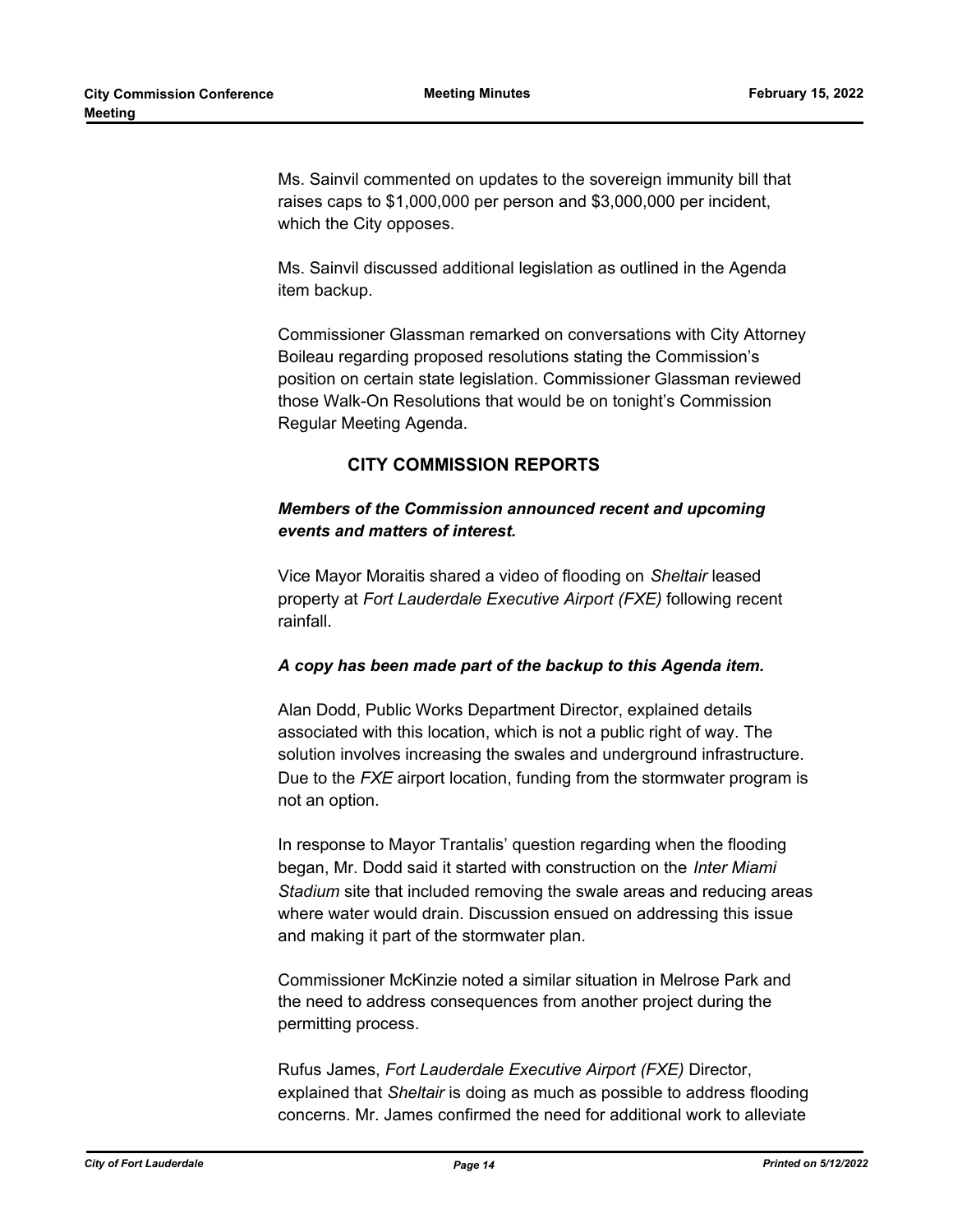flooding. He described details regarding *Inter Miami Stadium* water drainage and flooding *Sheltair* roadway property. He discussed details related to construction, current challenges and building a swale to remedy the flooding. Further comment and discussion ensued.

Mr. Dodd reiterated that the area might require underground pipe infrastructure and a swale to alleviate flooding. Further comment and discussion ensued.

Commissioner Glassman commented on attending several *Solid Waste Working Group (SWWG)* Meetings.

Commissioner Glassman remarked on an upcoming meeting with *Artspace* to discuss its plans for taking over the *Historic West Side School* in *Sailboat Bend.*

In response to Commissioner Glassman's question, City Manager Lagerbloom confirmed conversations took place between Fire-Rescue Chief Rhoda Mae Kerr and Bill Brown, Central Beach Alliance (CBA) President, regarding an Emergency Medical Station (EMS) Advisory Board.

Commissioner Sorensen commented on the unacceptable eighteen (18) day boil-water notice in a downtown area. Further comment and discussion ensued on efforts to remedy and related details.

City Manager Lagerbloom discussed related bacteria testing and aspects of the closed water distribution system in that area versus an open-loop system. Further comment and discussion ensued about moving to an open-loop system and challenges related to water system flushing.

Commissioner Sorensen requested City Manager Lagerbloom to investigate options for the City moving to an open-loop water distribution system. Further comment and discussion ensued regarding keeping impacted residents informed about emergency water supplies and infrastructure issues.

In response to Commissioner Sorensen's question regarding who would represent the City in response to media calls during this type of emergency, City Manager Lagerbloom explained that when a situation rises to an emergency level, calls from the media and residents should be forwarded to him.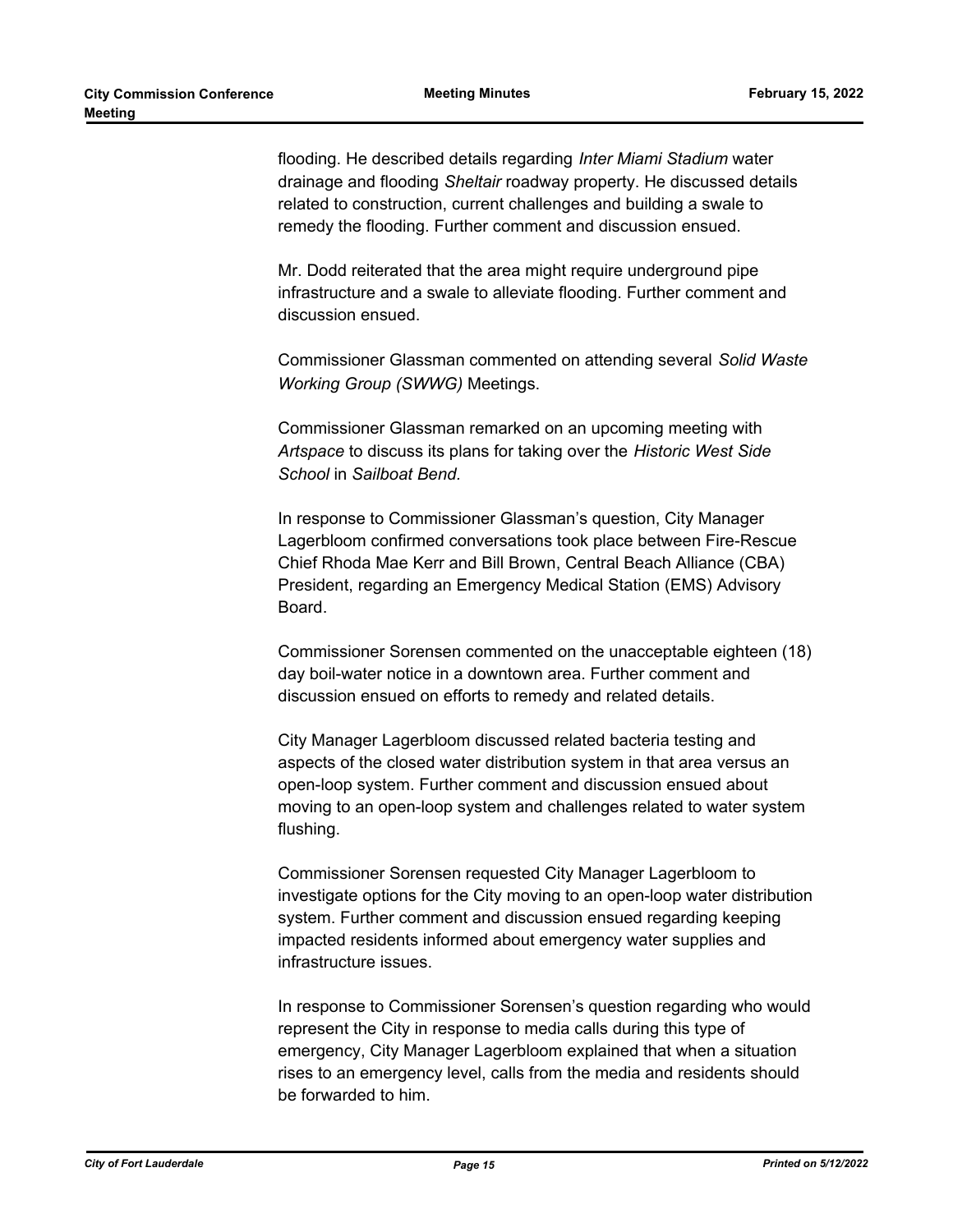Mayor Trantalis said according to the City Charter, the Mayor is the City spokesman and would include a Staff member if necessary. Further comment and discussion ensued on communications and responses to residents and the media, and early intervention when addressing water quality levels following a waterline beak.

#### **RECESS**

Mayor Trantalis recessed the Conference Meeting at 5:14 p.m. to call the Community Redevelopment Agency Board Meeting to order.

## **RECONVENE**

Mayor Trantalis reconvened the Commission Conference Meeting at 9:39 p.m.

## **CITY COMMISSION REPORTS (cont.)**

Mayor Trantalis discussed resuming *WOW Awards* presentations at Commission Regular Meetings. City Manager Lagerbloom confirmed Staff had sent a communication to the *Community Appearance Board* Chair.

In response to Mayor Trantalis' question regarding the *Florida East Coast Railroad* (FEC) raising the cost of the City's leased land along the railroad rights-of-way to \$20,000 per year, Ben Rogers explained related details. The total area of the *FEC* rights-of-way is about five (5) miles, and the City provides landscaping. Mr. Rogers remarked that multiple businesses desire to obtain individual leases from FEC to utilize these areas for employee parking. He confirmed ongoing Staff efforts to secure a long-term development agreement of *FEC* property for *LauderTrail*. City Manager Lagerbloom noted his desire for those areas not to become parking.

In response to Mayor Trantalis' question, City Attorney Boileau discussed *Neighbor Support Night* being focused on Staff efforts and remaining free of political components. Further comment and discussion ensued. City Attorney Boileau confirmed Staff would review the policy. Further comment and discussion ensued on elected officials having a booth at *Neighborhood Support Night* during non-election years.

Mayor Trantalis discussed and recommended having Strategic Communications Staff attend and record City events for posting on the City website. Commissioner McKinzie commented on past efforts by Strategic Communications Staff. Further comment and discussion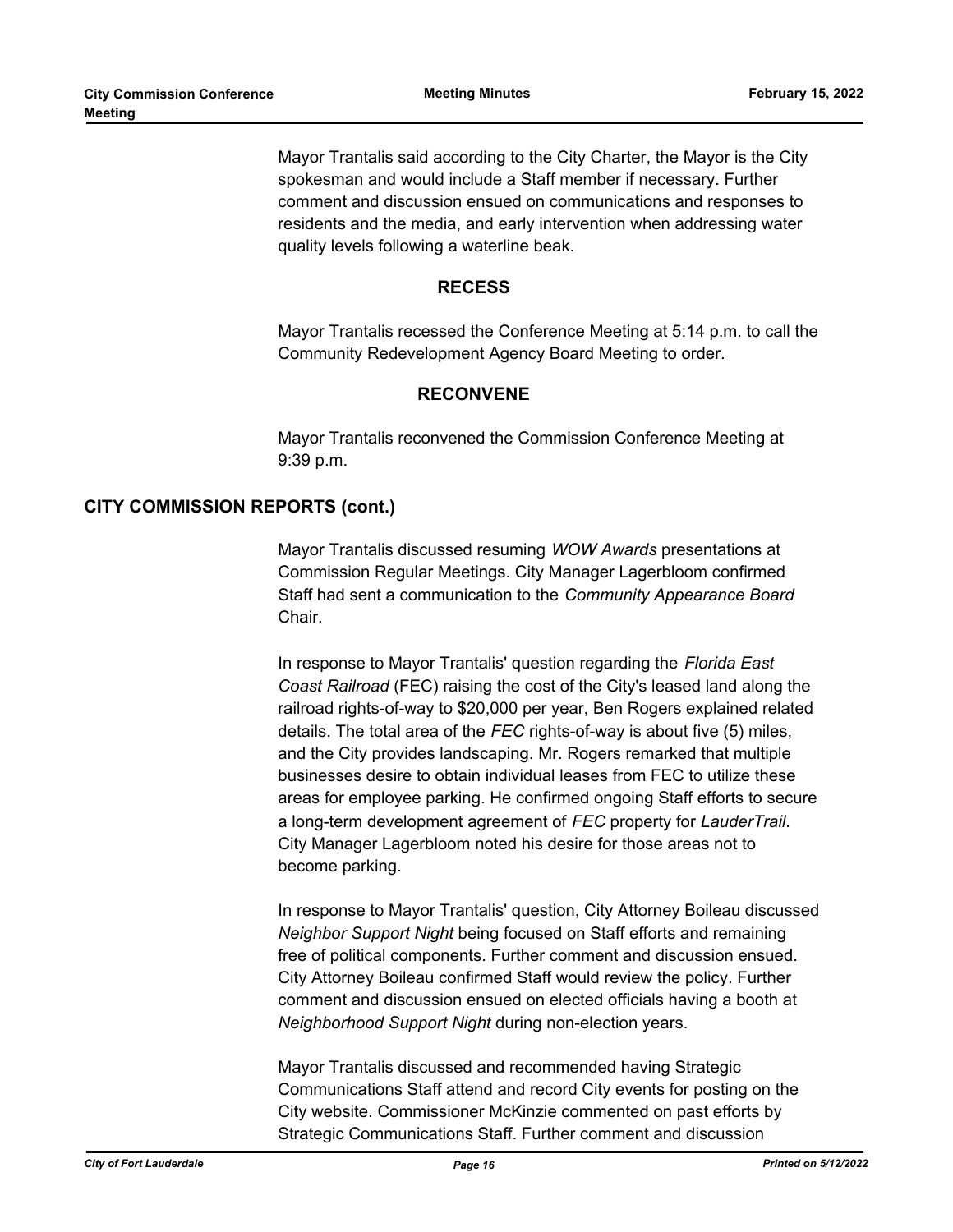ensued.

In response to Commissioner Sorensen's question regarding having adequate Strategic Communications Staff, City Manager Lagerbloom noted simultaneous City events and confirmed he would review and advise.

In response to Mayor Trantalis' questions regarding an ongoing audit of the Fort Lauderdale Police Chief, City Auditor John Herbst confirmed and said this discussion is usually reserved until audit reports are finalized. The audit resulted from an anonymous complaint that the Police Chief was engaged in secondary employment when on duty, and there was an obligation to investigate.

Commissioner Glassman noted that the state requires a name when reporting and registering Code Enforcement complaints.

Mayor Trantalis expounded on his perspective. Further comment and discussion ensued. City Auditor Herbst explained his obligation as City Auditor to investigate and remarked on related details. Further comment and discussion ensued regarding the role of the City Auditor under the City Charter.

In response to Mayor Trantalis' question regarding the role of the City Auditor, City Attorney Boileau commented on his understanding of the Charter and requested an opportunity for a thorough review of the Charter and would advise the Commission. Further comment and discussion ensued regarding investigating complaints and the role of the Office of Professional Standards (OPS).

Comment and discussion ensued regarding the continuation of the investigation. City Auditor Herbst noted should the Commission request the complaint not be investigated, he would drop the audit investigation. He commented on what has been reviewed and expounded on his viewpoint regarding the internal audit profession. Further comment and discussion ensued regarding the status of the investigation and reviewing the Charter.

Commissioner McKinzie discussed his perspective and suggested reviewing the Charter with the assistance of the Charter Review Board. Further comment and discussion ensued.

Commissioner Glassman discussed his perspective on the performance of the City Auditor. Further comment and discussion ensued.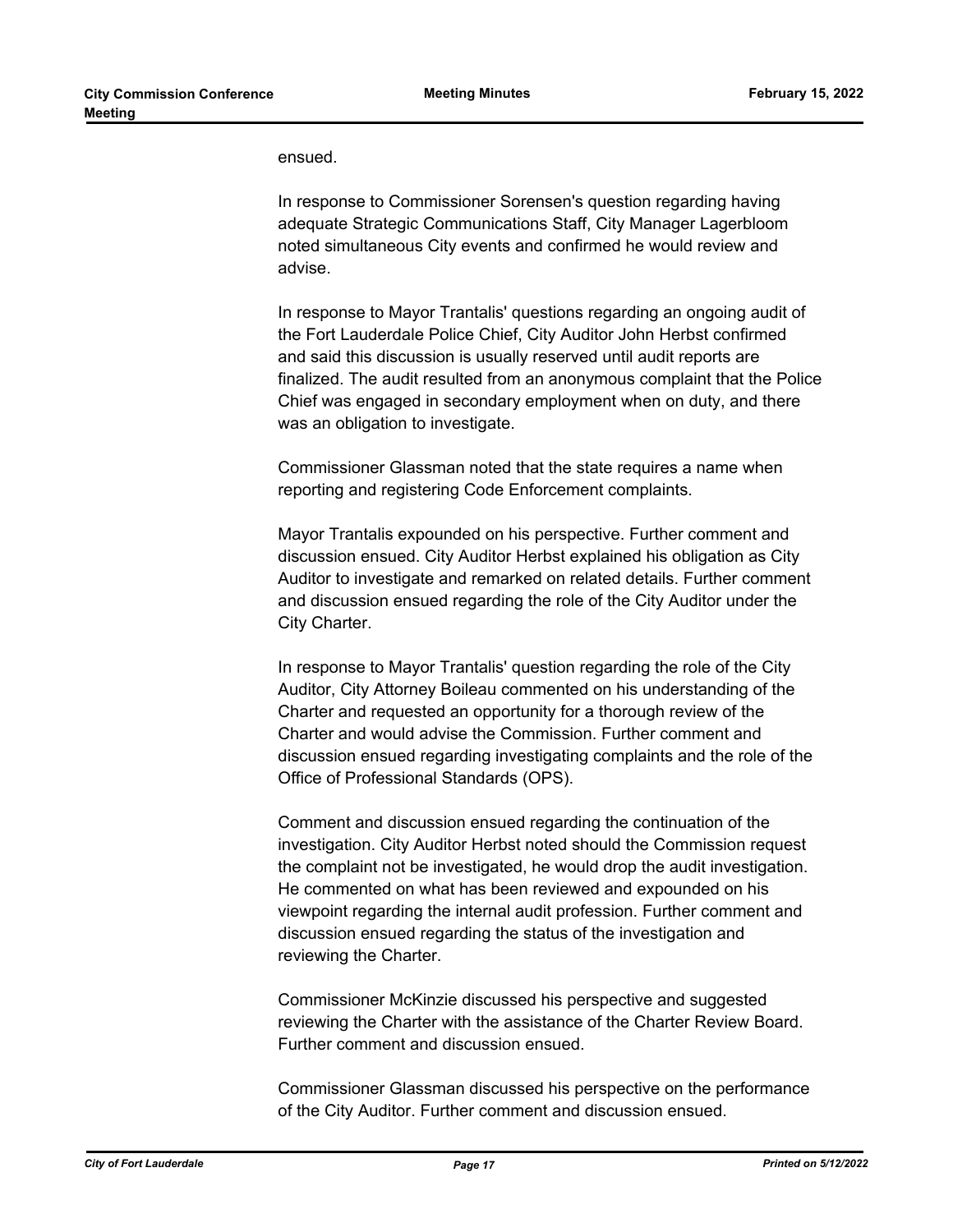Commissioner Sorensen commented on his viewpoint of the investigation and recommended establishing a *Whistleblower Hotline* to report fraud, waste, and abuse.

City Attorney Boileau commented on the need to set up protocols regarding how complaints are investigated. He remarked on items that would be under the purview of the state Inspector General.

City Auditor Herbst explained audit efforts to date, audit report procedures and measures to ensure the integrity of the audit report regarding the status of the investigation.

City Auditor Herbst discussed his openness to the Commission or the Audit Advisory Board reviewing and approving the Office of the City Auditor's Annual Work Plan in advance and expounded on related details.

City Attorney Boileau commented on aspects related to the report and when it becomes public record. Further comment and discussion ensued.

Mayor Trantalis confirmed the audit investigation should continue and be completed. He commented on procedures going forward and discussed details of City Auditor Herbst's contract.

Commissioner Sorensen commented on his viewpoint and recommended City Auditor Herbst receive the full sixty (60) days notice, appropriate severance and his termination not be for a finding of cause. Further comment and discussion ensued.

#### **Motion to Extend Meeting to 10:30 p.m.**

Commissioner McKinzie made a motion to extend the meeting to 10:30 p.m. and was seconded by Commissioner Glassman.

#### **APPROVED**

**Yea:** 4 - Commissioner McKinzie, Commissioner Sorensen, Commissioner Glassman and Mayor Trantalis

**Not Present:** 1 - Vice Mayor Moraitis